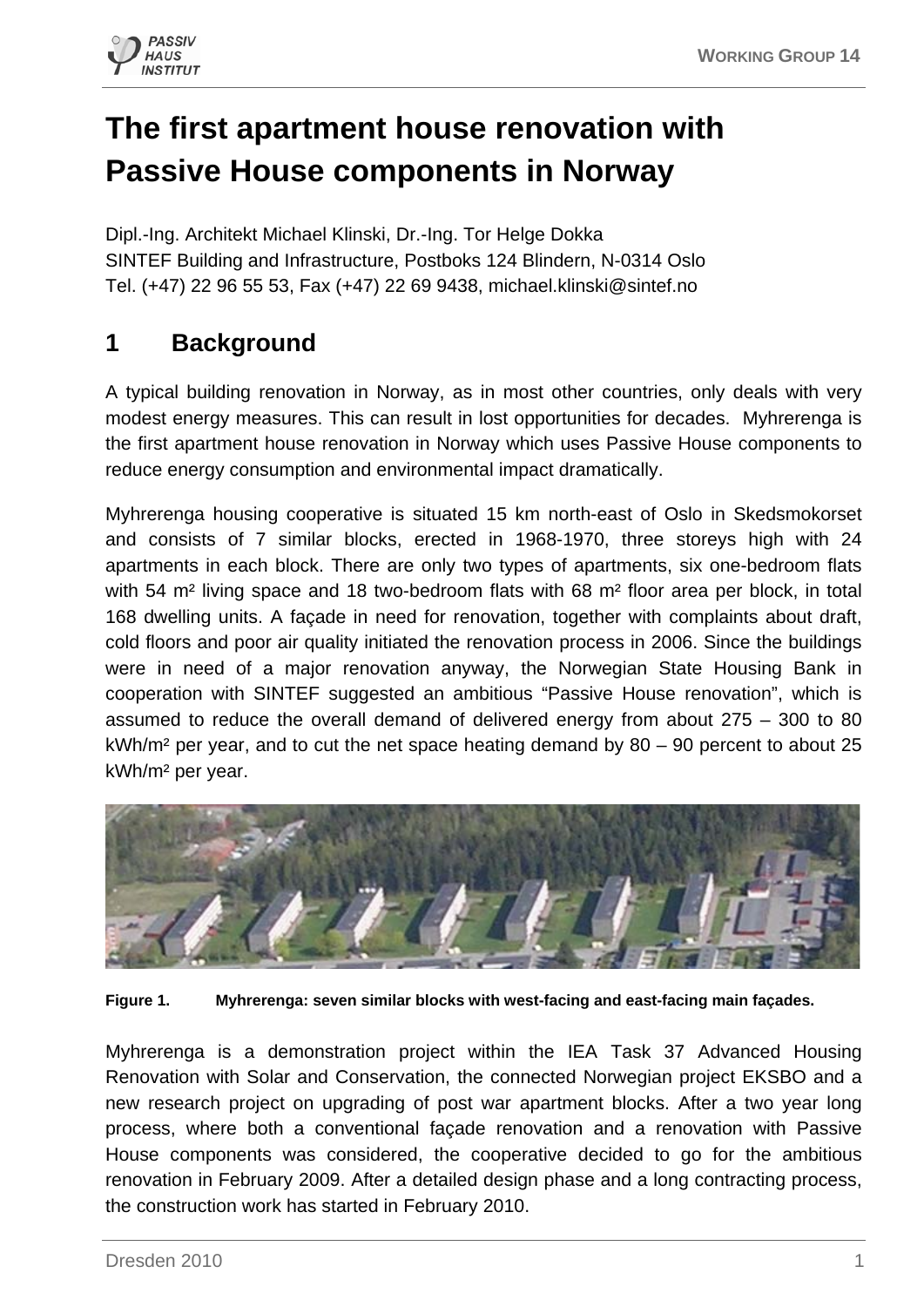

### **2 Myhrerenga before renovation**

The construction system consists of load-bearing concrete elements, with filled-in wooden construction in the long facades. The gable walls consist of poorly insulated concrete sandwich elements. The roof is a wooden insulated construction above the concrete slab. The walls and the roof are insulated with 10 cm mineral wool (gables only 8 cm or less), while the floor against the unheated basement is insulated with 5 cm EPS (Expanded Polystyrene). The two-pane wooden windows are from the eighties, but nevertheless in need of replacement.



**Figure 2. The façade is worn out, and the windows are in need for replacement. Photos: Romerikes Blad** 

The buildings are reported to be quite leaky, but no air leakage test has been undertaken yet. There are many thermal bridges around wall and floor joints. All apartments have their own balcony, many of them with moisture damages under the slab. The balcony slabs are not cantilevering, but rest on brackets connected with the load-bearing cross wall elements. This makes it possible to replace the balconies by a new construction with their own support and only point wise penetration of the insulation layer, according to the requests of many residents, which want to get larger balconies.

The apartments are connected to an exhaust ventilation system and central heating with radiators in each room, supplied by a boiler house with oil- and electric boilers.

## **3 The renovation concept**

The renovation concept is based on the Passive House principles, with:

- Super insulated building construction (where possible)
- A building envelope with minimized thermal bridges and air leakage
- Triple glazed Passive House windows
- A high efficiency balanced ventilation system with heat recovery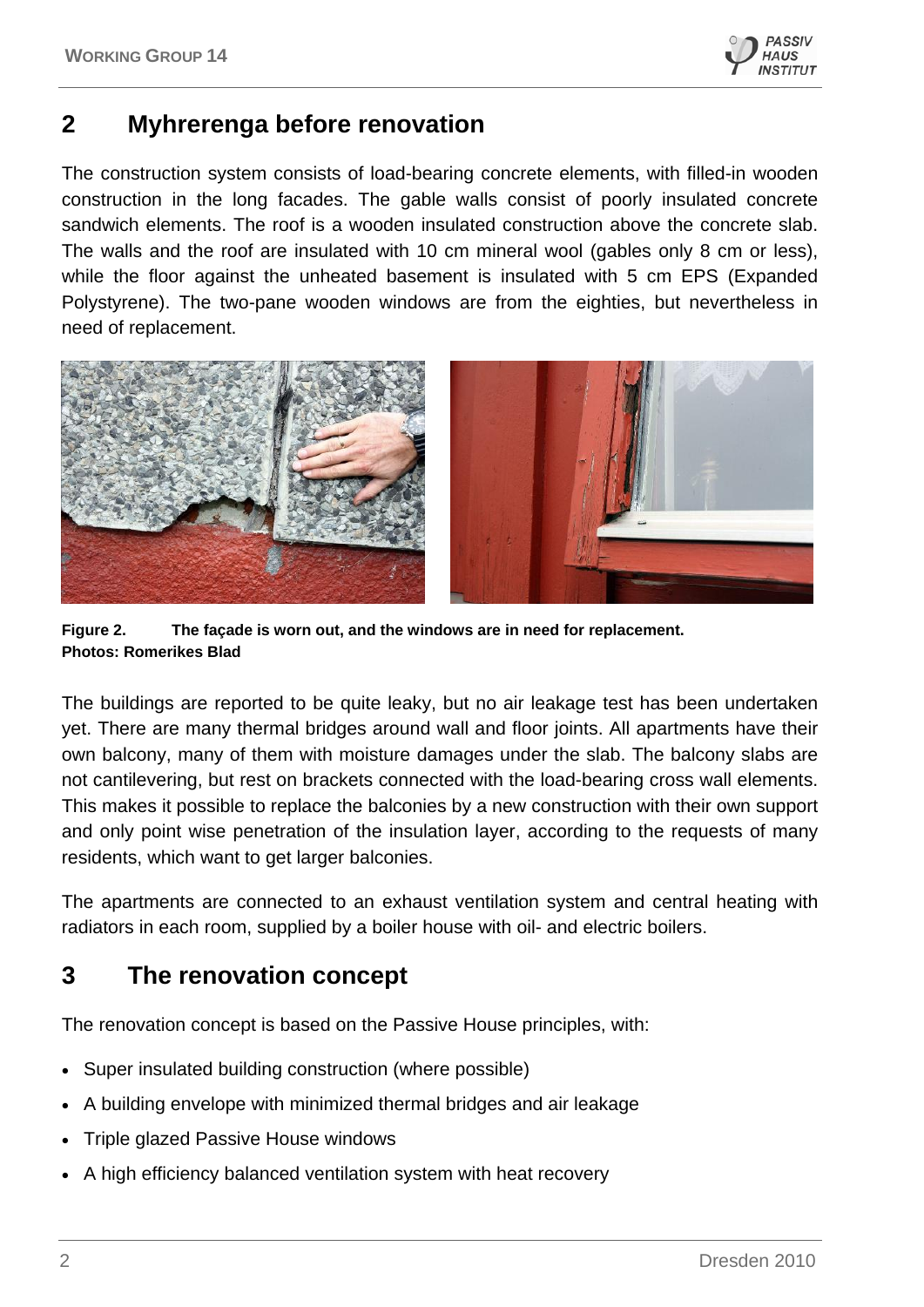

#### A simplified heating system

In addition the boiler house will be renovated, and the boilers will be replaced by a combined heat pump and solar system.

### **3.1 Renovated construction**

The measures to reduce the transmission loss are:

- Blown in insulation in the existing roof construction  $(350 500 \text{ mm})$
- Adding a 200 mm continuous insulation layer to the existing wooden construction (see figure 3) and to the gable elements
- Adding a 100 mm insulation layer to the cellar ceiling, to "thermally decouple" the unheated cellar from the first floor
- All windows and doors are replaced with Passive House windows and doors

| Construction               | U-value before<br>renovation W/m <sup>2</sup> K | U-values after renovation $W/m^2K$<br>(calculated) |
|----------------------------|-------------------------------------------------|----------------------------------------------------|
|                            | (calculated)                                    |                                                    |
| External walls main façade | 0.40                                            | 0.12                                               |
| External walls gable       | $~1$ 0.45                                       | 0.15                                               |
| Roof                       | 0.35                                            | 0.11                                               |
| Floor construction*        | 0.58                                            | 0.23                                               |
| Windows and balcony doors  | 2.8                                             | 0.80                                               |
| Entry doors                | 2.7                                             | 1.20                                               |
|                            |                                                 |                                                    |

U-values before and after renovation are given in table 1.

\* U-value included the thermal resistance of the unheated cellar.

#### **Table 1. U-values before and after renovation**

The façade surfacing will be stripped, and damaged insulation in the existing post-andbeam structure will be replaced. Bolted on the existing studs, a new vapour permeable façade construction will be added, consisting of oriented strand boards (OSB) with sealed joints, 20 cm unbroken mineral wool insulation and a new façade lining. Passive House windows will be placed in the insulation layer, fixed in the boards and studs and air tightened to the OSB by expanding foam caulking. The new balcony studs will be placed respectively on the outside of the façade and between insulation and façade lining. Due to the continuous layer of insulation on the outside of the existing construction, the thermal bridges will be reduced significantly.

Both the vapour permeable façade and the non-ventilated roof solution are not common in Norway. Therefore, these constructions were discussed carefully in workshops. In addition, a test wall was built to quality assure mounting and sealing of windows in this construction. To avoid future moisture problems, the humidity in the wooden roof construction will be measured at some typical places after the renovation.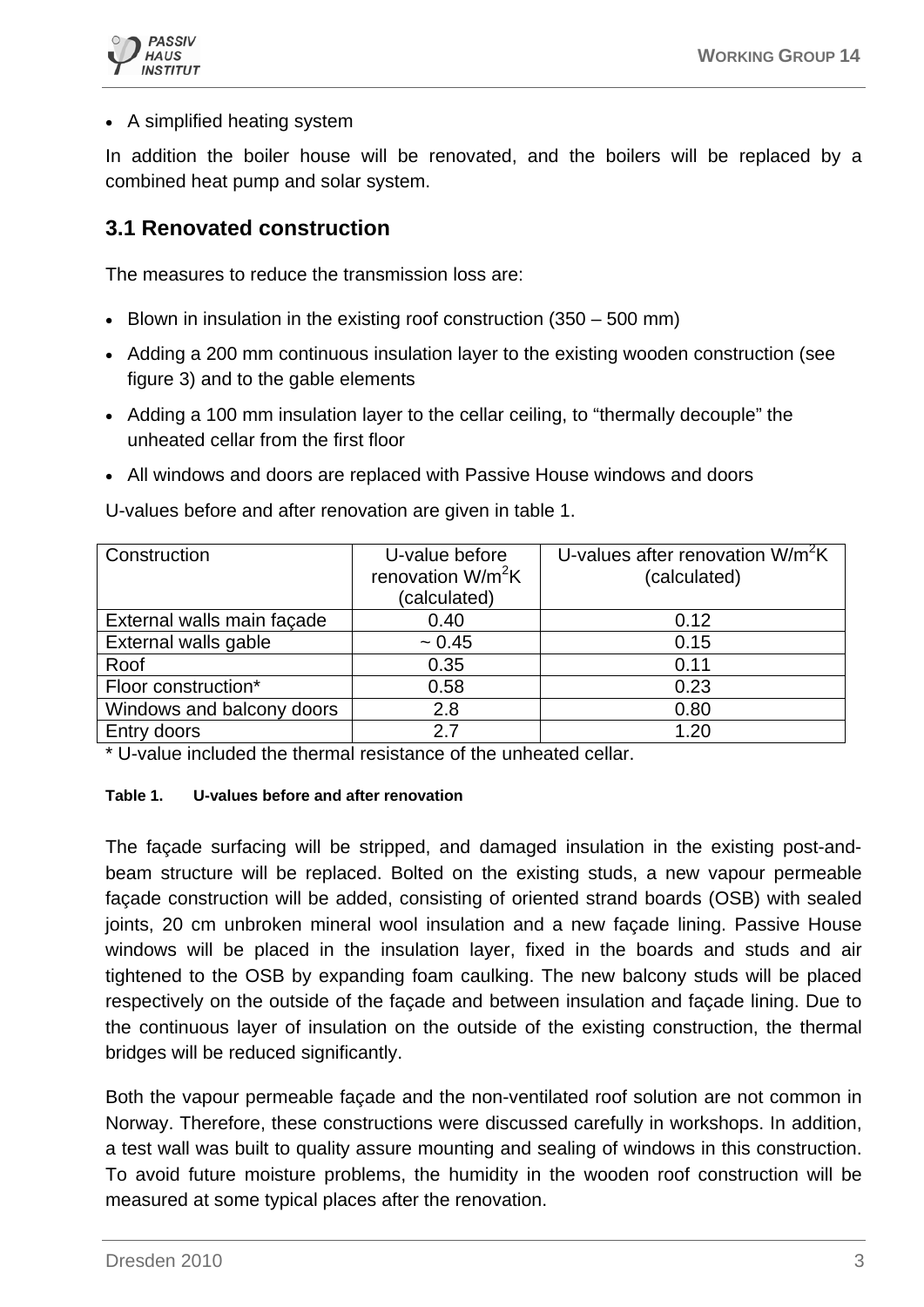



**Figure 3. New façade with 20 cm insulation and vapour permeable OSB on the outside of the existing 10 cm stud wall. Expanding foam caulking between new Passive House window frame and OSB. Illustration: Arkitektskap AS and Rockwool AS.** 

### **3.2 Reducing infiltration losses**

A blower door test will be undertaken on representative apartments to test the air leakage (N50 value) before renovation. Since the residents are complaining about draft, it is assumed to be rather high, estimated around 4 – 10 ach at 50 Pa.

The requirement after renovation is 0.6 ach @ 50 Pa ("Passive House" air tightness). The main air tightness layer on the facades will be the OSB board with sealed joints. All air tightness details around windows, at the foundation, the junction between the external wall and the roof, are carefully designed with work description to achieve this high level of air tightness. The air tightness will be measured both when the air tightness layer is in place and when the apartments are finished.

### **3.3 New ventilation system**

The existing ventilation system is a centralised exhaust fan system, where each exhaust fan serves 6 apartments. After renovation a centralised balanced ventilation system will be used, where the air handling unit (AHU) will be placed on the roof above each stair case. Each AHU will serve 6 apartments. Existing shafts and the old rubbish chute will be used as far as possible. The heat recovery efficiency of the AHU will be 82 – 83 %, and the specific fan power (SFP) will be 1.5 kW/(m<sup>3</sup>/s), fulfilling the Passive House requirements.

### **3.4 Energy supply systems**

Since the heat loss is radically reduced, there is no need for all the existing radiators.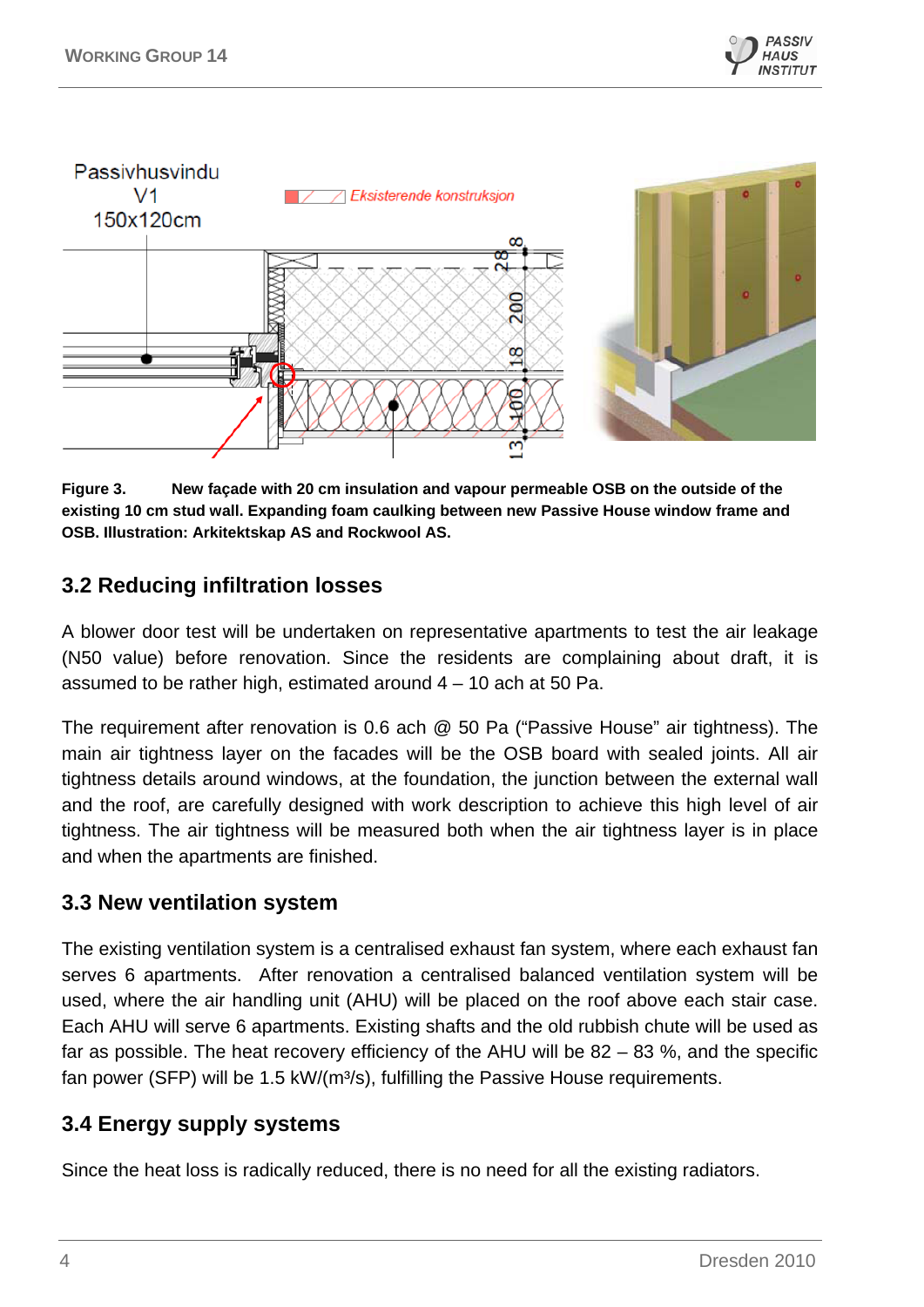

Except the bath room, most of the old radiators will be plugged, but the radiator in the living room will be replaced by a new one, designed to heat the whole apartment.

The existing central energy system will be renovated, and the oil- and electric boilers will be replaced with air-to-water heat pumps. Three heat pumps, 25 kW each, will run in cascade. A solar collector system, consisting of 44 vacuum solar collectors placed on the roof nearest to the boiler house, will complement the heat pump system in the summer, so most of the heat pumps can be turned off in the warmest summer months. The heat pump- and solar system will cover most of the space heating and DHW demand, but one of the electric boilers will be kept to take the peak load the coldest periods.

### **4 Calculated energy use**

The amount of bought energy is measured (2004 and 2007). Simulations regarding energy demand have been made using the new constructions. In the goal for the demonstration buildings, the solar collectors are designed to cover 50 % of the domestic hot water heating. The energy demand of the demonstration project is shown in table 2.

| Before renovation | After renovation** (simulated) |                  |
|-------------------|--------------------------------|------------------|
| (measured)*       | Net energy demand              | Delivered energy |
| $195 - 220$       | 25                             | 15               |
| 30                | 30                             | 15               |
| 10                | 10                             | 10               |
| 40                | 40                             | 40               |
|                   |                                |                  |
| $275 - 300$       | 105                            | 80               |
|                   |                                |                  |

Varying from year to year.

\*\* To be measured after renovation.

#### **Table 2. Energy demand calculated as delivered energy to the building, before and after renovation.**

The assumed result indicates a reduction of the net space heating demand by 80 – 90 percent and a reduction of the overall demand of delivered energy by 70 – 75 %. This has to be verified by measurements after renovation.

## **5 Costs and profitability**

The overall construction cost is estimated to 70 millions NOK, plus 4.5 millions for design and construction supervision. This includes new drainage and larger balconies. In total, these 74.5 million NOK are equal to 6 840 NOK per square meter, or about 850 Euros/m², including vat. The overall investment cost for the Passive House renovation is 20.7 millions higher than for a conventional façade renovation. This is equivalent to 1 900 NOK or 235 Euros per square meter. Taking into account allowances of 6.4 millions, granted by the Norwegian energy agency Enova, the additional cost will be reduced to 1 310 NOK or 160 Euros per square meter.